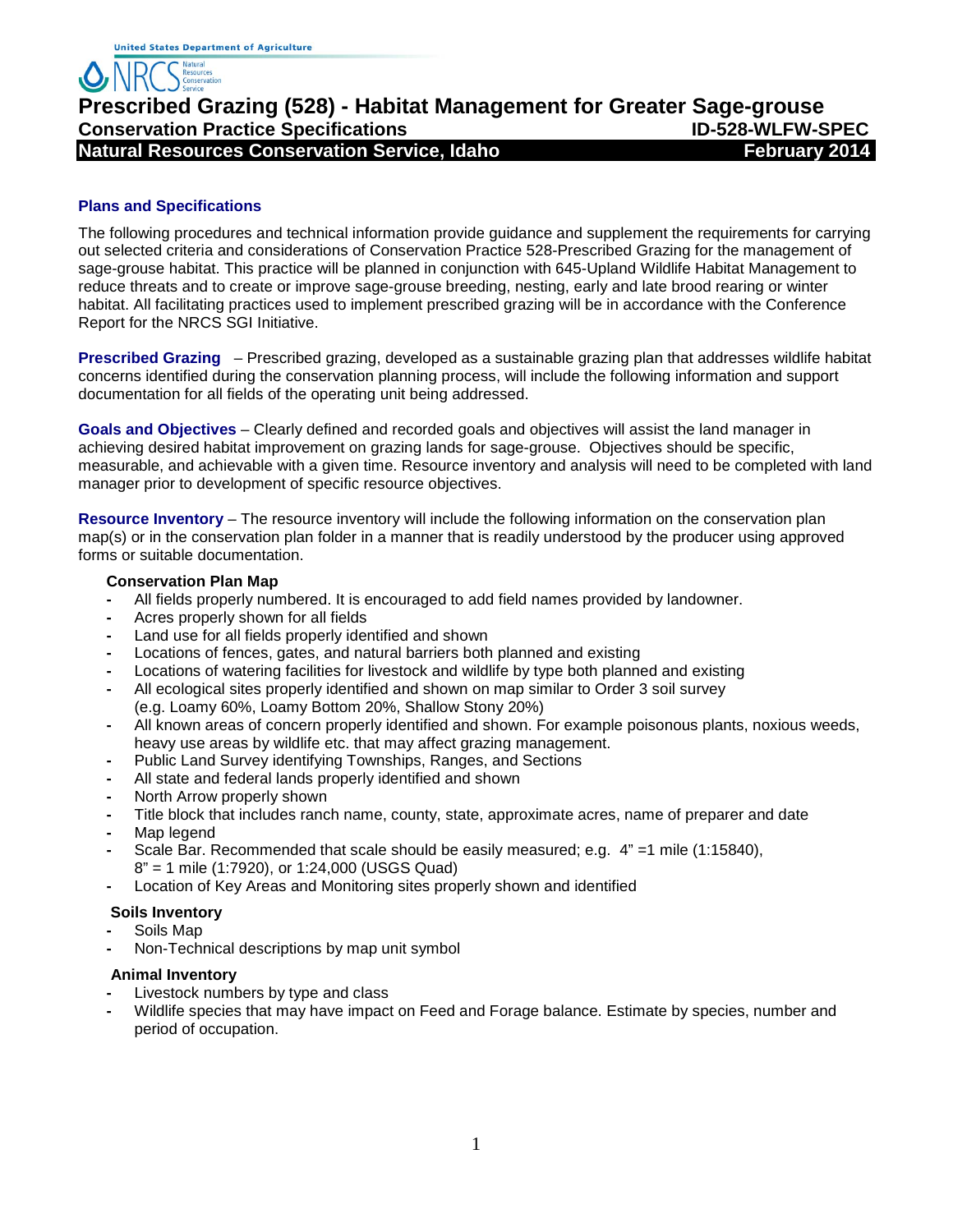#### **Threatened, Endangered, and Species of Concern**

- **-** Location of known occurrences and potential habitat (Conservation Data Center and US Fish and Wildlife Service databases)
- **-** Locations of sage-grouse lek, core, important, and general habitat

#### **Cultural Resources**

**-** Location of known sites and culturally significant areas

**Forage/Habitat Inventory –** The forage inventory provides data on expected forage quantity, quality, and species of forage in each management unit during the grazing period. Additional resources including hay production, supplemental feeding records, and lease information should be used in conjunction with the following:

- -**ID-CPA-006** Similarity Index.
- -**ID-CPA-008** Range/Pasture Computation Worksheet. For all grazed areas included in the plan.
- -**ID-CPA-012** Rangeland Trend
- -**ID-CPA-011** Rangeland Health Evaluation
- -**ID-CPA-013 –** Stocking Rate and Forage Value Rating
- -**ID-CPA-016** Line Point Intercept
- -**ID-CPA-020** Pasture Grazing Systems Calculation
- -**ID-CPA-021**  Ocular Estimates

The forage inventory should identify the quantity of forage in each management unit expressed in terms of Animal Unit Months (AUM), Pounds per Acre, or other quantitative value used by the land manager. The production in each management unit should be determined based on upon values of response units. Production of each response unit (ecological site and similarity index, improved pasture and forage value rating) is based upon the total production with adjustment factors which affect the available forage for livestock or wildlife. Local knowledge should be used when available.

#### **Adjustment Factors for Rangeland**. For further guidance see Chapter 5 NRPH

| Distance to Water in feet   Percent Adjustment |      | <b>Percent Slope</b> | <b>Percent Adjustment</b> |
|------------------------------------------------|------|----------------------|---------------------------|
| 2640                                           | 100% | $0 - 15$             | 100%                      |
| 5280                                           | 90%  | $15 - 30$            | <b>70%</b>                |
| 7920                                           | 70%  | $31 - 60$            | 40%                       |
| 10560                                          | 50%  | >60                  | 0%                        |

**Harvest efficiency** is defined as the percentage of total *annual* standing forage that is consumed by the grazing animal. Harvest efficiency should not be confused with grazing efficiency which refers to the percentage of *allowable* standing forage consumed and results in higher percentages.

| <b>Grazing Management Level</b>         | <b>Harvest Efficiency</b> |  |
|-----------------------------------------|---------------------------|--|
| Continuous, Season Long                 | 25%                       |  |
| Deferred Rotation, 2+ Pastures          | 25-30%                    |  |
| <b>Rest Rotation, Multiple Pastures</b> | 25-30%                    |  |
| Short Duration, High Intensity          | $30 - 35%$                |  |

**Sage-Grouse Habitat Types / Inventory** - Sage-grouse are a landscape-scale bird found in large interconnected expanses of sagebrush-steppe communities mixed with grasslands, shrubs, upland meadows, and riparian areas. On an annual basis, migratory sage-grouse populations may occupy an area that exceeds 1,000 square miles to meet their seasonal needs. Their existence is tied to functioning sagebrush-steppe habitats and the presence of sagebrush. To assess habitat condition for grouse, an initial inventory of existing ecological sites and plant communities must be made. This baseline inventory is necessary to assist the client with making sound decisions on existing condition and whether or not to transition to a different plant community. As a general rule on a landscape scale, it is desirable, as closely as possible, to mimic the Reference State as defined in the NRCS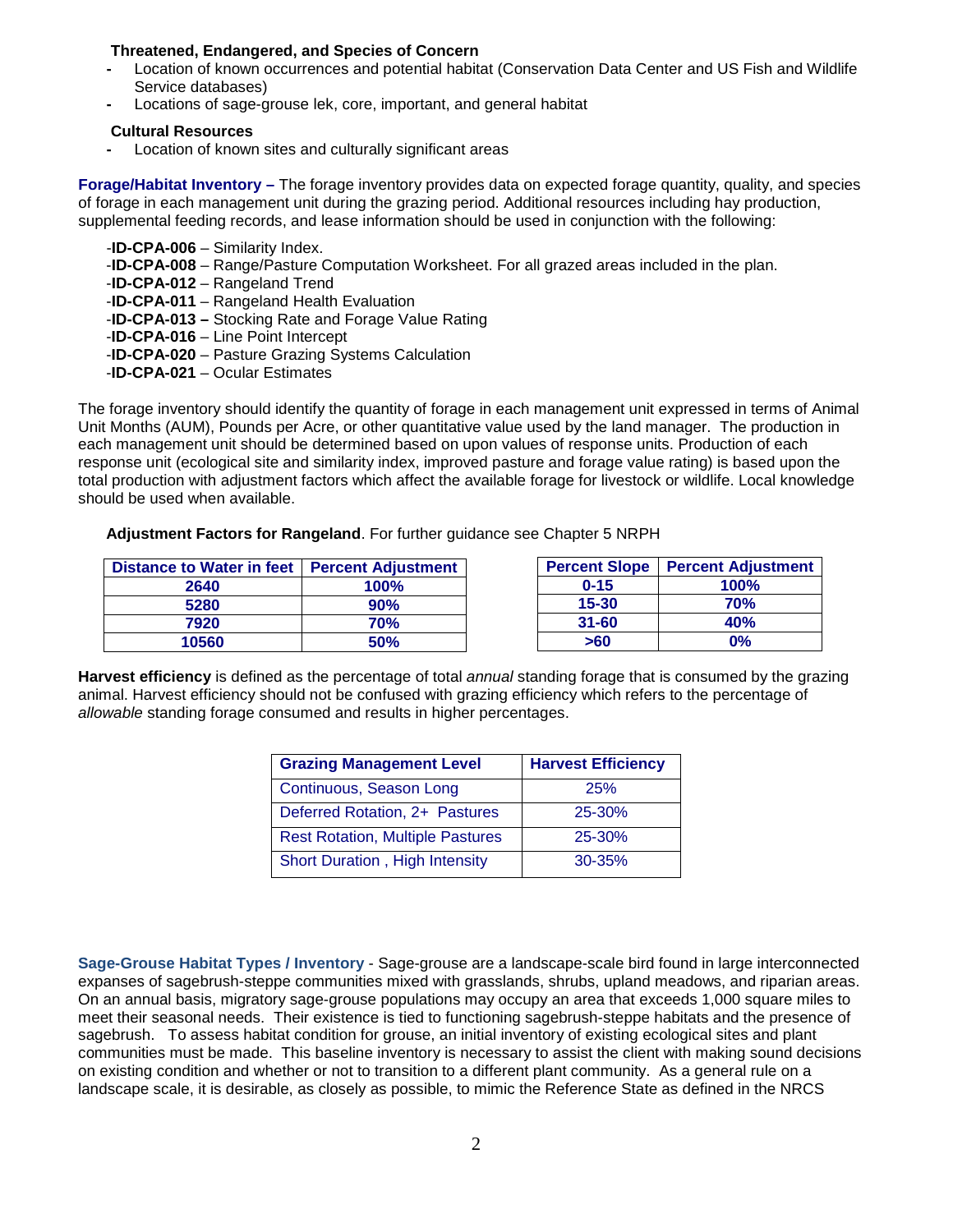Ecological Site Descriptions (ESD) for all ecological sites. The planner should evaluate all of the ecological sites in the area of concern to evaluate the potential to meet the seasonal needs (lekking/courtship, nesting, brood-rearing, and winter habitat) of grouse.

**Lekking/Courtship Habitat** - (Approximately late February through May): Leks are usually natural or man-made openings within sagebrush. The sagebrush surrounding the lek site (typically within 0.6 miles) is used for feeding, resting and cover when birds are not on the lek. During this time, adult diets shift from sagebrush to available forbs and insects. The presence of early green-up forbs for improved hen nutrition is beneficial during this pre-laying period for nest initiation, hatching success, and early chick survival.

**Nesting Habitat** - (Approximately April 1<sup>st</sup> through June 15th): Sagebrush and perennial understory grass and forb cover are key components of sage-grouse nesting with a majority of hens nesting within 2 to 3 miles of the lek site. Sagebrush canopy cover of 15 to 25 percent with sagebrush that is 12 to 31 inches tall generally provides suitable nesting cover for protection from aerial predators. In addition, residual herbaceous plant cover along with current year live growth of grass and forbs is very important for nesting success and early chick survival. Herbaceous cover helps hide sage-grouse nests from ground-level predators. A minimum height of 7 inches of herbaceous cover is preferred. The average canopy cover of current year's growth of perennial grasses and forbs should be a minimum of 15 percent. It would be ideal for 80 percent of an area thought to be suitable nesting habitat to meet, or exceed (in the case of residual and current year grass and forb growth) the vegetative factors stated above. Areas used for nesting can also provide brood-rearing and winter habitat depending location and conditions.

**Early Brood-Rearing Habitat** - (Approximately mid-April through June): A diverse mosaic of vegetation is needed is needed for early brood-rearing. This habitat type generally occurs within 1 mile of nest sites and is typically interspersed with nesting habitat. Optimum early brood-rearing habitat is similar to that of nesting, but usually has a little lower canopy cover of sagebrush and a greater herbaceous understory of grass and forbs. Patches with 10 to 15 percent canopy cover of sagebrush within the denser sagebrush canopy of nesting habitat contain more forbs and insects and are used for foraging. The denser patches of sagebrush are used for nesting provide protection from predators and weather during early brood-rearing. Almost 90 percent of chick loss occurs prior to their being capable of strong flight around 5 weeks of age. Chick survival is tied to an abundance of insects such as ants, beetles, and grasshoppers, which are associated with more open patches containing a higher amount of herbaceous cover and forbs. Introduced species of sod-forming grasses are undesirable in early brood-rearing habitat. This is because sod is difficult for small chicks to walk through and find the insects they need to eat. Introduced sod-forming grasses also spread aggressively, reducing the diversity of vegetation that in turn attracts a variety of insects. Early brood-rearing habitat need only be found on 40 percent of the area associated with nesting.

**Late Brood-Rearing Habitat** - (Approximately July through August): As the weather becomes warm and dry and herbaceous plants mature, hens usually move their broods to more mesic sites where succulent vegetation remains available. The diet of grouse chicks shifts from primarily insects to include more forbs during this period. Examples of late brood-rearing habitats include riparian areas along streams, springs, seeps, wet meadows, and hay/alfalfa fields adjacent to sagebrush habitats. Where available, hens may move their broods to higher elevations to take advantage of more succulent vegetation in mountain sagebrush sites and associated riparian areas. Sagebrush stands closely associated with these foraging areas provide important cover for escape from predators. Productive late brood-rearing habitat in sagebrush communities is similar to that for nesting and early brood-rearing and may be the same as nesting and early brood-rearing where there is enough summer rain to maintain the forbs. Riparian areas and wet meadows located in deep canyons may not be used by grouse. Preferred late brood-rearing habitat in sagebrush includes sagebrush canopy cover of 10 to 25 percent that is 12 to 31 inches tall and a minimum of 15 percent canopy cover of grass and forbs interspersed within the sage. Late brood-rearing habitat need only be found on about 40 percent of the area.

**Winter Habitat -** (Approximately November to February): During the winter, grouse need sagebrush exposed above the snow for food and cover. Winter habitat may be separate and distinct or it may overlap with the other seasonal habitats. Unlike nesting and brood-rearing habitat, the amount of grass and forbs has little significance because the diet of grouse is almost exclusively sagebrush. Sagebrush on flatter land with south to west facing slopes, or windswept ridges commonly provides suitable winter habitat. However, all aspects may be used depending on local conditions. During deep snow periods, steeper drainages and tall sagebrush sites may be the only areas with exposed sagebrush. Exposed sagebrush canopy cover of 10 to 30 percent with heights of 10 to 14 inches above the snow is needed by grouse in the winter.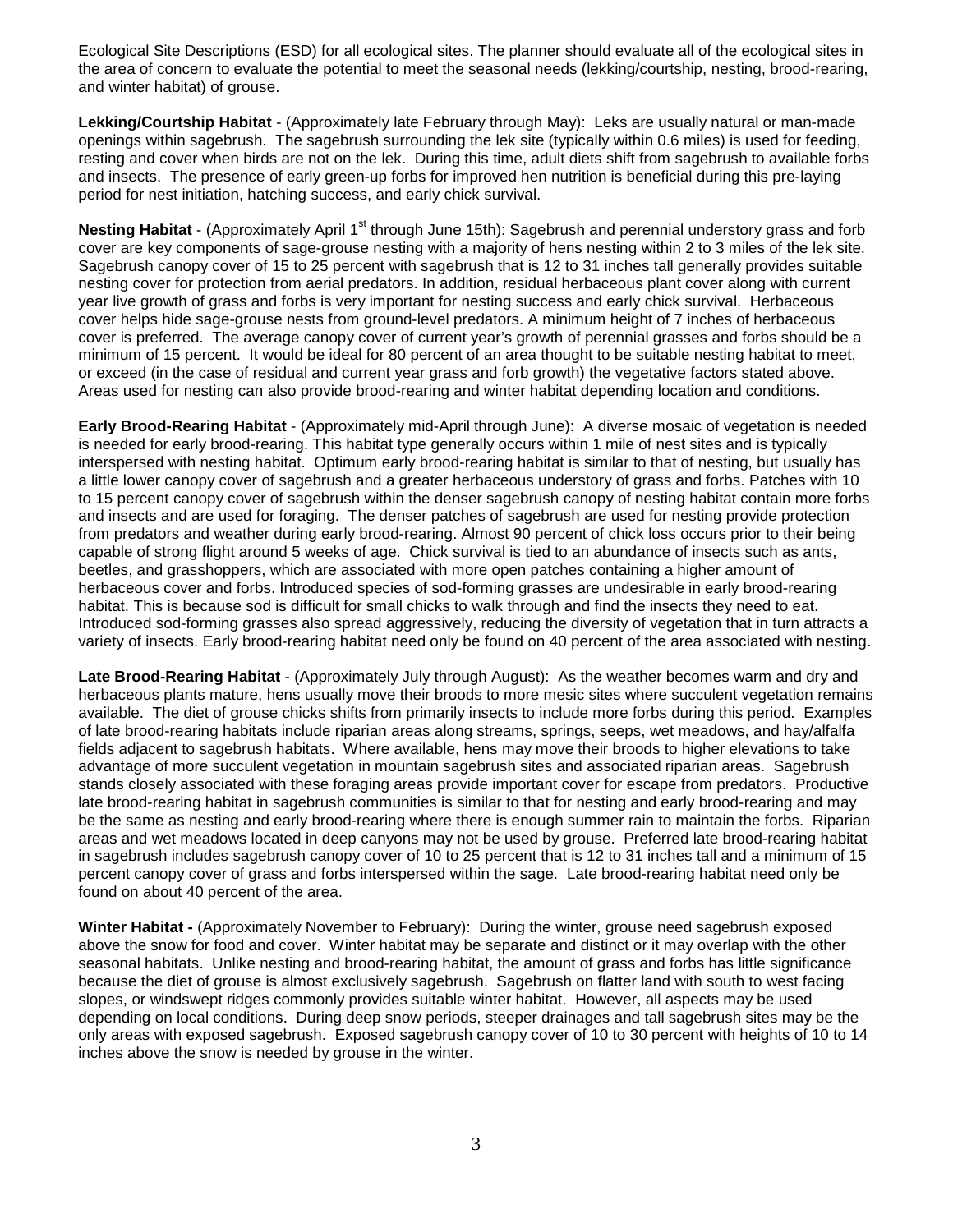Data should be collected that will allow planner to assess habitat values for sage-grouse by season of use. The following forms and methods may be used.

- **- ID-CPA-006** Similarity Index
- **ID-CPA-012** Rangeland Trend
- **ID-CPA-011** Rangeland Health Evaluation
- **ID-CPA-007** Browse Resource Evaluation
- **ID-CPA-017** Line Intercept
- **ID-CPA-018** Gap Intercept
- **ID-CPA-019** Plant Height
- **ID-CPA-021**  Ocular Estimates
- **Idaho Biology Tech Note 19** Wildlife Habitat Appraisal Guide
- **Idaho Biology Tech Note 32 -SHE-Sage-Grouse** Species Habitat Evaluation for Greater Sage-grouse
- **Sage-grouse Threat Checklist**
- **Soil Survey**
- **Ecological Site Descriptions**

**Forage-Animal Balance –** The forage/animal balance should be developed as a sustainable grazing plan for the management units, which ensures forage produced or available meets demand by livestock and/or wildlife. The forage balance should also be used when considering conservation practices that result in deferment or rest in a management unit.

**-ID-CPA-009** – Livestock, Forage, and Feed Balance with livestock numbers that assures for a sustainable grazing plan for the management units, which insures forage produced or available meets the demand by livestock and/or wildlife.

- **ID-CPA-020** – Pasture Grazing System Calculations - Develops feed and forage balance for irrigated pasture systems. Designed for Management Intensive or High Intensity grazing plans.

**Grazing Plan** – A properly designed grazing management plan will meet the land manager's goals, and promote the maintenance and/or improvement of the plant, animal, soil, and water resources. The grazing plan should be site specific and based on information obtained from the resource, forage, and animal inventories. The system should be selected by the land manager, and consider the economic factors and time constraints of the land manager in performing scheduled livestock movements. The grazing system should be designed to be flexible in terms of adjusting to climatic conditions and other factors. The grazing plan will include a grazing schedule that identifies periods of grazing, deferment and rest and other treatments or prescriptions over a period of three years that will support achievement of the resource objectives. Adequate plant recovery/rest periods during the growing season will help meet the needs of both the plant resources and grazing animal. Alternatives to the number of pastures included or developed for the prescribed grazing sequence and the number of times an individual pasture is grazed during the grazing season should be discussed with the land manager in terms of maintaining forage balance. Livestock movements should be based on plant growth and targeted utilization levels and not on calendar dates. Calendar dates should only be used as a guide when developing grazing schedules.

Examples of the more common grazing systems used to improve habitat values for Greater Sage-grouse

**Deferred Rotation Grazing** is a system where seasonal deferment is rotated among pastures each year and the system will need to follow through a complete cycle where each pasture receives a full growing season deferment on the key species a minimum of once every three years. A deferred rotation system facilitates improvements in health and vigor of vegetation and can be managed to provide suitable nesting and brood rearing habitat for sage-grouse with annual adjustments to timing, frequency and intensity of grazing.

**Rest Rotation Grazing** is a system where the stocking rate is based on that part of the range that is grazed each year rather than on the whole unit as with other grazing systems. This results in lower initial stocking rates until enough improvement is obtained to offset this loss through increased vigor and production. This type of grazing system has the most applicability where grazing is limited primarily to the growing season due to kind or class of livestock used or climatic limitations. This system provides the greatest opportunity to provide suitable nesting habitat for sage-grouse. Residual cover for nesting birds is generally improved and health and vigor of vegetation improves through use of longer rest periods.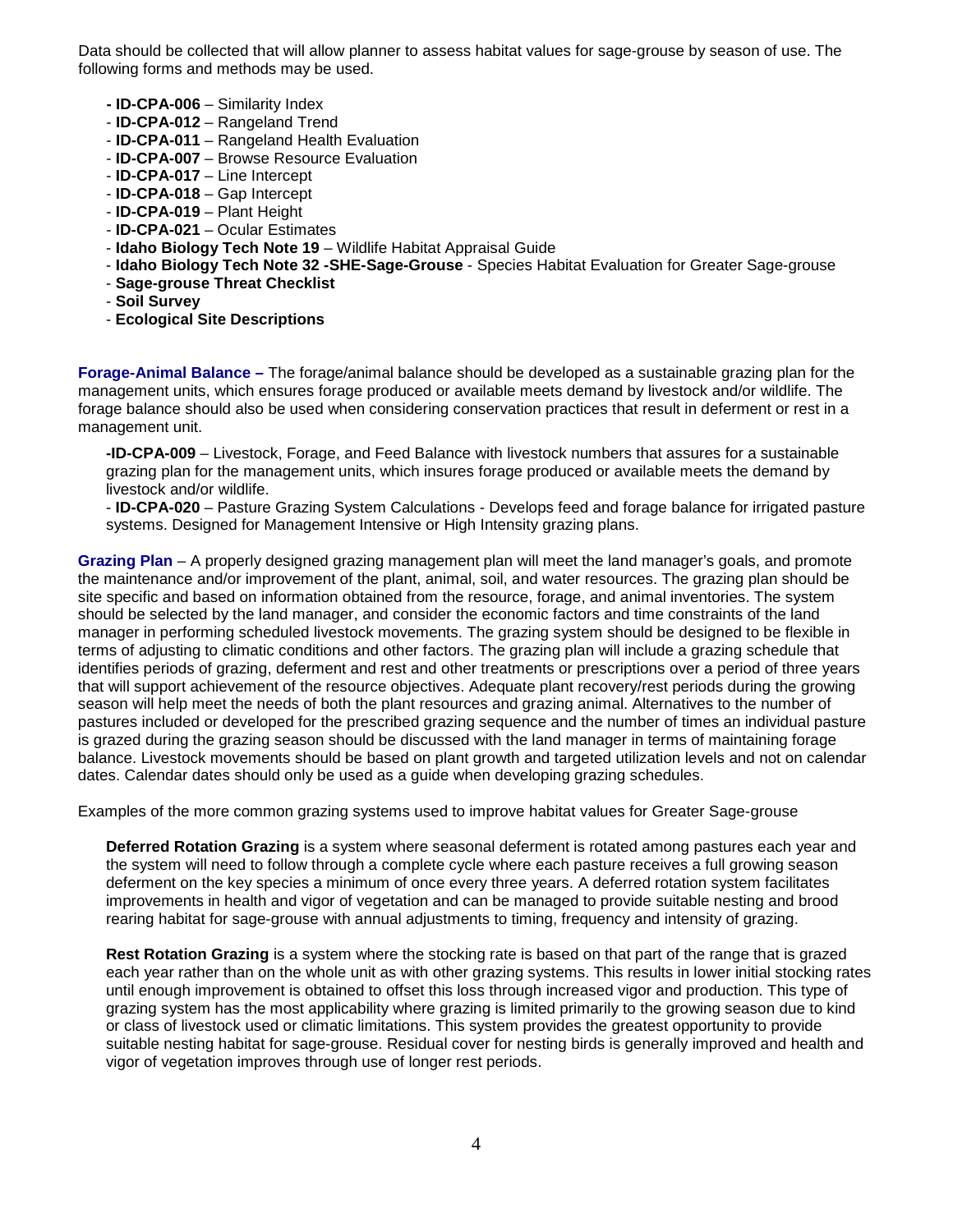-**ID-CPA-010A or 10B** – Prescribed Grazing Schedule can be used to document the grazing schedule. The schedule should be planned for minimum of three years and adjusted annually based upon monitoring and actual use records.

**Contingency Plan**- A contingency plan will be developed that details potential problems (i.e., severe drought, flooding) and serves as a guide for adjusting the grazing prescription to ensure resource management and economic feasibility without resource degradation. Flexibility is needed in any grazing management plan to adjust for changes in forage production, availability of water for livestock, drought, fire, flooding, and other natural events. A contingency plan describes how decisions will be made regarding changes in livestock numbers, the grazing periods in each pasture, supplemental feeding and other management decisions if water or forage for livestock becomes limited in quantity or distribution, or more forage becomes available during above normal production years.

**Monitoring Plan** – A monitoring plan will be developed with appropriate records to assess whether the grazing strategy is meeting objectives for maintaining or improving sage-grouse habitat. A monitoring plan should provide enough information to assist the land manger with decisions concerning the grazing schedule and stocking rates. A combination of short and long term monitoring methods should be incorporated into the plan.

The monitoring plan will also include repeatable photo points for each key grazing area and areas of special concern identified in the planning process.

#### **Establishing Key Areas and Species on Rangelands**

Identification of key areas and key plants that the manager should evaluate in making grazing management decisions should be documented for each grazing unit.

- Key areas should consist of a single ecological site or grouped into ecological sites with the same grazing preferences and distribution patterns. Upland and bottomland ecological sites generally should not be grouped together as one key area as they tend to have drastically different grazing preference values. Areas of animal concentration, such as stream crossings, watering points, fence lines, or gate areas, should not be selected as key areas, as they are not representative of the whole unit. These might be considered critical areas, which may be chosen to monitor for a specific management reason.

- Key areas will be selected within a pasture that are representative of that unit, and can be used to prescribe and monitor grazing use. A key grazing area must provide a significant amount of the available forage in the pasture, and contain the key plant species to be managed. Key grazing areas and key species should be identified according to management objectives, resource concerns, and characteristics, which influence the pattern of grazing distribution in each pasture. It is assumed that if the key area is properly grazed, the pasture as a whole will not be excessively used. Due to the variability of grazing preference values of different range sites, there may need to be more than one key area per pasture

- Key plant species (one or more) will be selected that are important to management objectives, and will comprise more than 15 percent of the available forage by species or groups of species. Other species may be selected based on specific management considerations, such as for stabilizing stream banks, competing with noxious weeds, or wildlife habitat.

- Key areas will serve as monitoring sites used to evaluate management. Management checks should be made prior to grazing, throughout the grazing period, and during rest periods to determine the degree of use and other resource conditions, to make needed adjustments in grazing management.

- Key areas may need to be reselected when significant changes in grazing management occurs, such as changing the season of use, adding structural improvements that influence livestock distribution, or changing the kind and/or class of grazing animal.

For a more detailed discussion of selecting key areas and key species refer to the NRPH.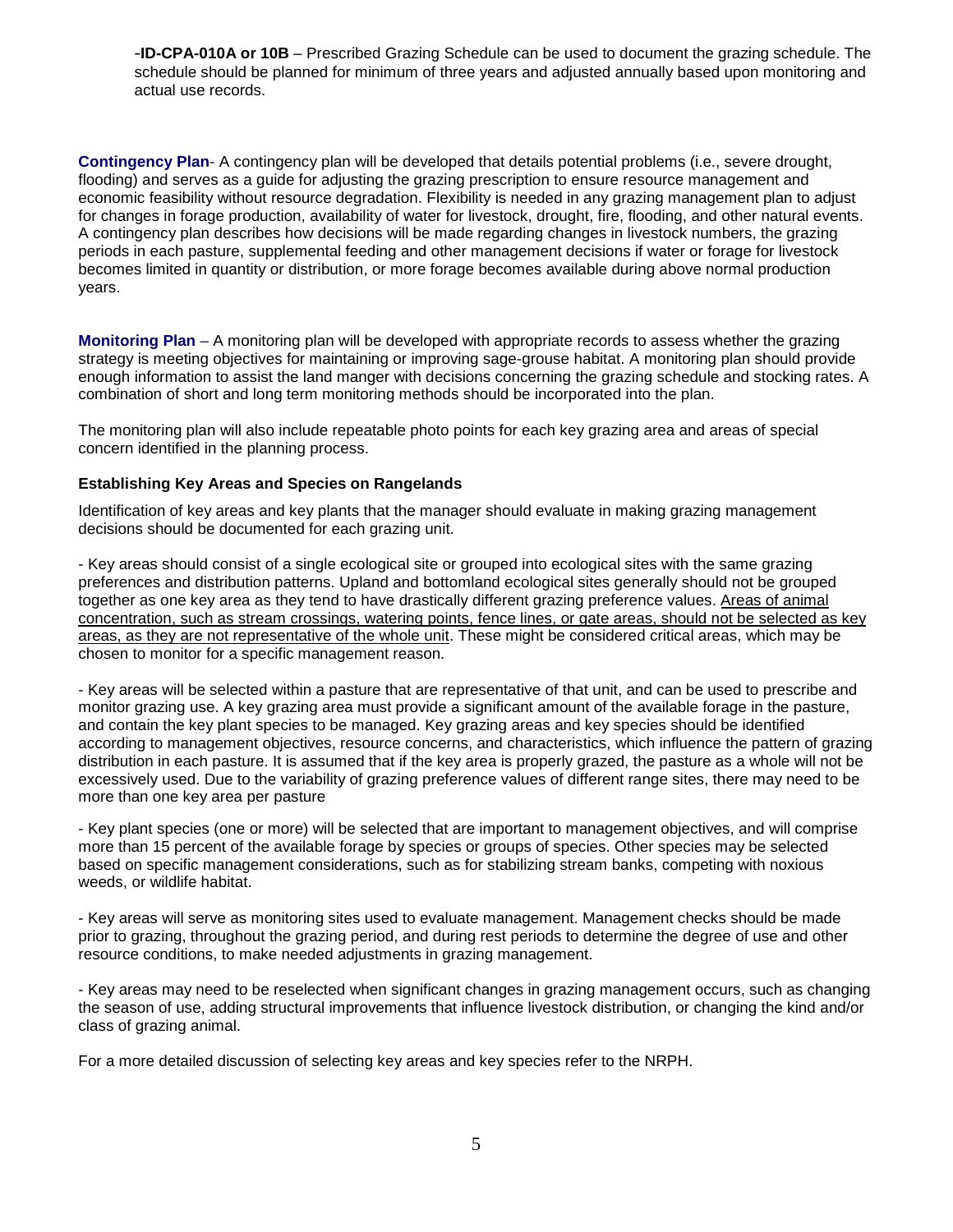#### **Herbaceous Utilization**

Utilization target levels are used to help ensure that resource objectives are met. Attaining a specified use level of key species is not an objective, but serves as a reference point to evaluate the grazing system and its effect on the desired plant communities. Range inventory methods which include similarity index, rangeland health, and trend estimations or measurements for at least three years or at least two rotations through the grazing system. These inventory methods are more meaningful indicators of the effectiveness of the grazing management than is the degree of utilization. Target utilization levels should be planned by considering current and planned resource conditions, scheduled rest periods, and grazing tolerance of key species. Utilization tolerance of native species varies by the physiology and morphology of the plant, season of use, soil, climate, vigor and health of plants, and competition with other species.

In general, during the growing season, plant health is affected by grazing when use levels exceed 50 percent of total current year's aboveground production by reducing or stopping root growth. In the dormant season, plant health is affected by grazing when use levels exceed 65 percent by reducing thermal cover of remaining stems, removing carbohydrate storage sites, damaging crown buds, etc. Planned use levels must ensure the plant has adequate leaf area and growth for photosynthesis and recovery following grazing.

### **Browse Utilization**

When designing a grazing strategy with the objective to maintain or restore woody species, the timing of grazing and recovery must consider the phenology and needs of the woody plants themselves.

Utilization of woody species will not exceed 50 percent of annual leaf and twig growth within reach of animals, unless a grazing system is implemented which has a high rest to grazing period ratio which allows for adequate recovery following heavier use. Wildlife use of woody browse must be considered, as it may pose special management concerns. Other factors to consider in evaluating grazing effects on woody species are: age and size classes of key browse species; evidence of severe hedging; grazing use of plant growth older than one year; evidence of browse lines; presence of dead or dying plants; use of low preference species; and amount of reproduction of key species. Where woody browse utilization becomes excessive, it may be an indicator that overall forage quality or quantity are not adequate to meet animal nutritional needs. Season of use, length of grazing periods, and stocking levels should be evaluated and adjusted if browse utilization exceeds planned levels.

Documentation of prescribed grazing will include the following:

- **- ID-CPA-014** Proper Grazing Use
- **- ID-CPA-007**  Browse Resource Evaluation, if browse species are identified as concern
- **- Permanent Photo Points**  Established at each Key area
- **- Actual Use –** Records of livestock numbers and dates in each management unit provided by landowner.

#### **Operation and Maintenance**

**Operation:** Prescribed Grazing will be applied on a continuing basis throughout the occupation period of all grazing units. Adjustments will be made as needed to ensure the goals and objectives of the prescribed grazing strategy are met.

**Maintenance:** Monitoring data and grazing records will be used on a regular basis within the prescribed grazing plan to ensure that objectives are being met. All facilitating practices (i.e., fence, watering facilities, etc.) needed to effect adequate grazing distribution as planned by this practice standard will be maintained in good working order.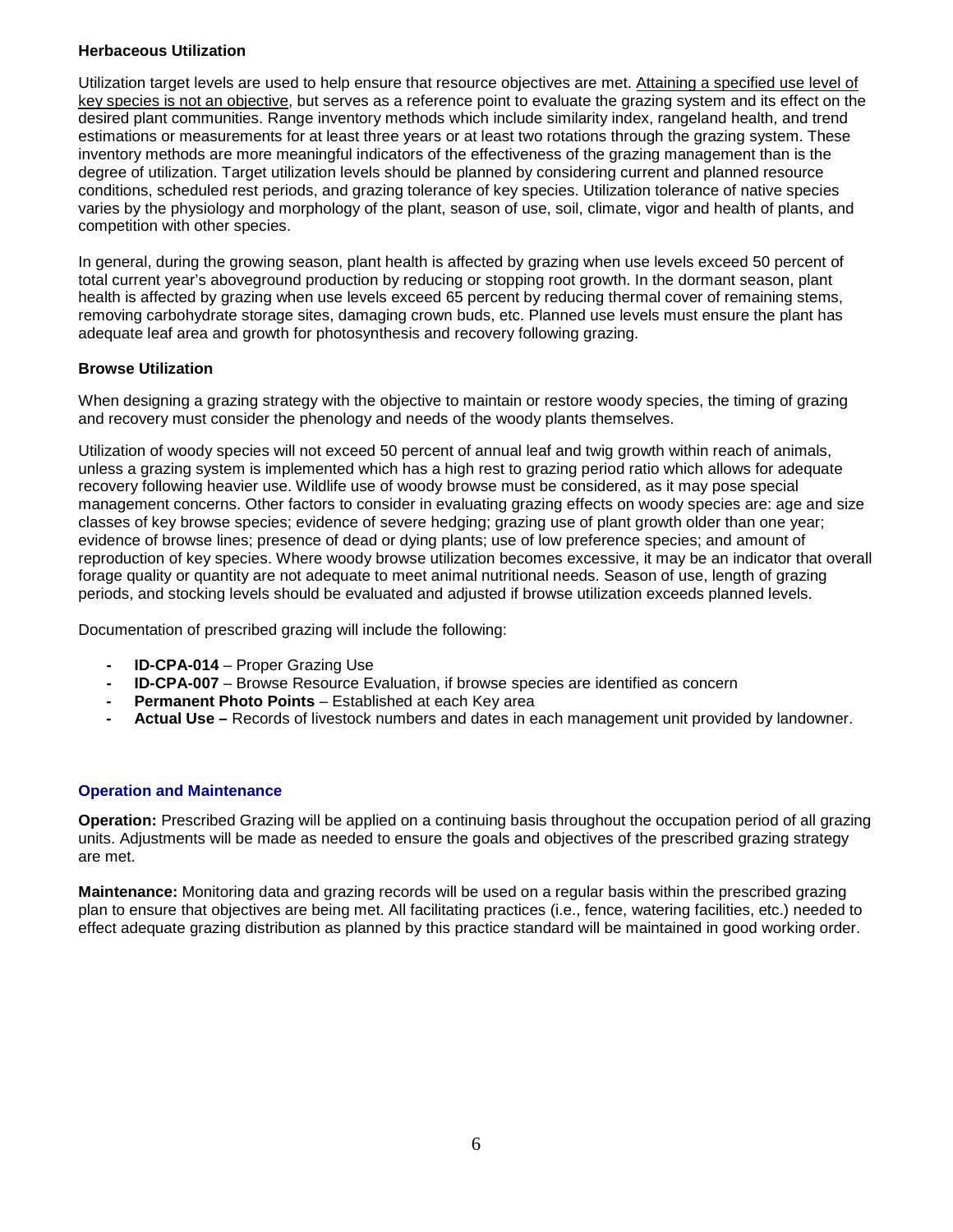## **Additional Guidance for Documentation of Prescribed Grazing (528) – Habitat Management for Greater Sage-grouse**

The following are minimum guidelines for documentation of Prescribed Grazing (528) - Habitat Management for Greater Sage-grouse.

**Goals and Objectives** - Clearly stated in narrative format

**Resource Inventory** - Combination of maps and narrative summary of data collected. See 528-WLFW **Specifications** 

**Forage Inventory and Analysis of Resource Conditions –** Minimum documentation for Forage Inventory and Analysis of Resource Conditions will depend upon type of land and land use in conjunction with landowner's goals and objectives. The following forms are required for a minimum of one key area in each grazing unit. See 528- WLFW Specification for additional guidance. To obtain forms for documentation go to [http://www.id.nrcs.usda.gov/technical/cons\\_forms.html](http://www.id.nrcs.usda.gov/technical/cons_forms.html) 

**Rangeland** - Land on which the historic climax plant community is predominantly grasses, grass-like plants, forbs, or shrubs. Includes lands re-vegetated naturally when routine management of that vegetation is accomplished mainly through manipulation of grazing. Rangelands include natural and seeded grasslands, savannas, shrublands, most deserts, tundra, alpine communities, coastal marshes, and wet meadows.

- I**D-CPA-006 Similarity Index-**This should be completed for at least one key area in each rangeland pasture. It is recommended that Similarity Index also be calculated for Ecological Sites that compose 20% or more of the grazing unit.
- **ID-CPA-011 Rangeland Health –** All sites in planned area should be evaluated
- **ID-CPA-012 Range Trend -** All sites in planned area should be evaluated
- **ID-CPA-021 Ocular Estimates –** Should be used for sites where ID-CPA-006 is not collected
- **ID-CPA-016 Line-Point Intercept** Not required but may provide additional data necessary to develop resource goals and objectives, provide baseline data for monitoring plan, or data required to plan brush management

**Pasture** - Grazing lands comprised of introduced or domesticated native forage species that are used primarily for the production of livestock. They receive periodic renovation and/or cultural treatments such as tillage, fertilization, mowing, weed control, and may be irrigated. They are not in rotation with crops.

- **ID-CPA-015 Pasture Condition Score Sheet**
- **ID-CPA-013 Stocking Rate and Forage Value Rating** Optional ,may provide additional data necessary to develop resource goals and objectives or baseline data for monitoring plan
- **ID-CPA-006 Similarity Index** Optional , plant production portion may be used to obtain data for ID-CPA-013
- **ID-CPA-021 Ocular Estimates –** Optional , Can be used to document Pasture composition by species

**Other Grazing lands** – Forested lands, Naturalized Pasture and lands which do not fall under rangeland or pasture by definition

- **ID-CPA-013 Stocking Rate and Forage Value Rating**
- **ID-CPA-012 Range Trend**
- **ID-CPA-006 Similarity Index** Should be completed for at least one key area in each grazing unit to determine reconstructed present weight. Plant production portion may be used to obtain data for ID-CPA-013